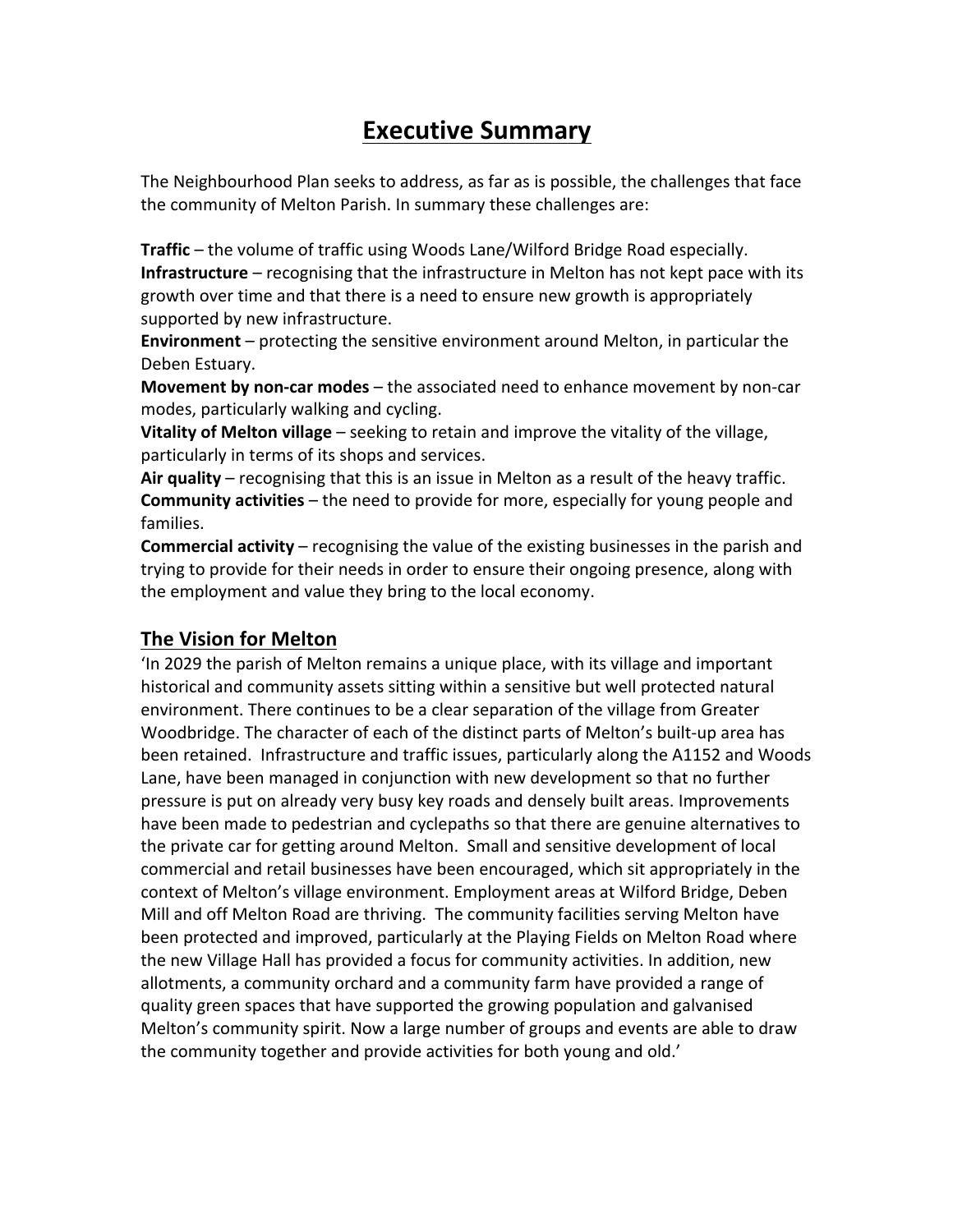## **Objectives of the Neighbourhood Plan**

- 1. **Objective One:** Ensure that development does not worsen the detrimental impacts of traffic congestion (including air quality and safety) along the main routes in Melton, whilst encouraging safe movement on foot and by bicycle.
- 2. **Objective Two**: Ensure that development provides for the infrastructure needs of Melton and does not breach the capacity of the parish's infrastructure to properly support the population.
- 3. **Objective Three:** Protect and enhance the unique environment and heritage, particularly the rural, riverside and historical assets of Melton and its streetscape.
- 4. **Objective Four:** Preserve the respective roles and identities of the different builtup areas within the parish, specifically Melton village (including its shops and services) and the northern part of the 'Greater Woodbridge'.
- 5. **Objective Five:** Protect and enhance the strengths of Melton as a community, in particular through the retention and provision of community infrastructure.
- 6. **Objective Six:** Protect Melton's business base and seek to ensure that it can grow and thrive.

## **Policies:**

## **POLICY MEL1: PHYSICAL LIMITS BOUNDARIES**

Development in the Melton neighbourhood plan area shall be focused within the physical limits boundaries as identified in the plan. Development proposals will be supported within the physical limits boundary subject to compliance with other policies in the development plan, particularly:

- Strategic Policy SP19 of the Local Plan in respect of the Woodbridge Town physical limits and the Melton Village physical limits; and
- Strategic Policy SP26 of the Local Plan in respect of the strategy for Woodbridge, incorporating the built-up areas within the Melton neighbourhood plan area; and
- Strategic Policy SP26 of the Local Plan in respect of the strategy for Key and Local Service Centres;
- Strategic Policy SP28 of the Local Plan in respect of the Melton Park physical limits.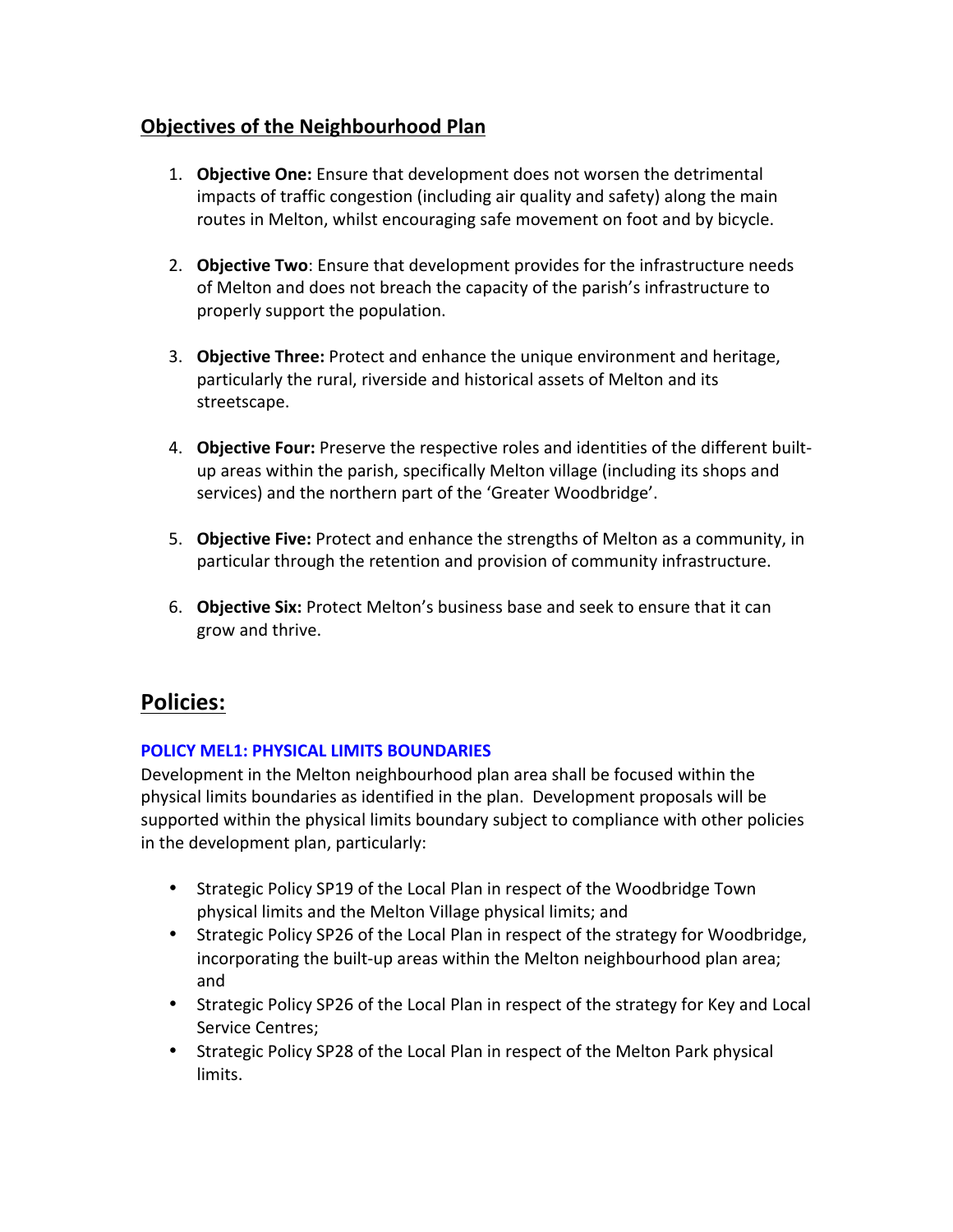Development proposals outside the physical limits boundary will not be permitted unless: 

- They relate to the site allocated in Policy MEL21; or
- they are in accordance with Local Plan Strategic Policy SP29 and Policy DM3; or
- they relate to necessary utilities infrastructure and where no reasonable alternative location is available.

## **POLICY MEL2: DEDICATED ACCESS FOR CYCLISTS AND PEDESTRIANS**

Proposals to provide dedicated and improved access for cyclists and pedestrians, including disabled users and, in particular, users of mobility scooters, will be encouraged. 

In particular, the following will be strongly supported:

- provision of a dedicated footpath/cyclepath along the north side of Woods Lane eastwards from the junction with Bredfield Road to the junction with Hall Farm Road; and
- provision of a dedicated pedestrian/cycle crossing point of Woods Lane, just to the east of the junction with Bredfield Road; and
- provision of dedicated footpaths/cyclepaths along the south and north sides of Wilford Bridge Road from the junction with Melton Road to Melton Railway Station and then from Melton Railway Station to the Wilford Bridge; and
- a dedicated crossing point where the footway/cyclepath along Woods Lane/Wilford Bridge Road switches from the north side to the south side; and
- traffic calming measures to be provided in The Street (B1438); and
- traffic calming measures to be provided in Station Road with associated provision of safe pedestrian access to and from St Andrews Church; and
- Melton Neighbourhood Plan Submission Stage Consultation (Regulation 16)
- provision of dedicated pedestrian/cycle crossing points of Melton Road near the junction with the northern end of Turnpike Lane and for those crossing from Hackney Road, Hackney Terrace and Green Man Way.

## **POLICY MEL3: VIEWS FROM FOOTPATHS, CYCLEPATHS AND PUBLIC RIGHTS OF WAY**

Development proposals will be expected to be designed so that they do not have a significant impact on short distance views (up to 500m) of the Area of Outstanding Natural Beauty and, in particular, the River Deben, from any footpath, cyclepath or public right of way.

## **POLICY MEL4: BUS AND COMMUNITY TRANSPORT PROVISION**

Proposals to provide new bus stops and shelters and improved information along existing bus routes will be supported.

New development proposals that contribute towards improvements in the quality of public and community transport services and/or supporting infrastructure serving the Neighbourhood Plan area will be strongly supported.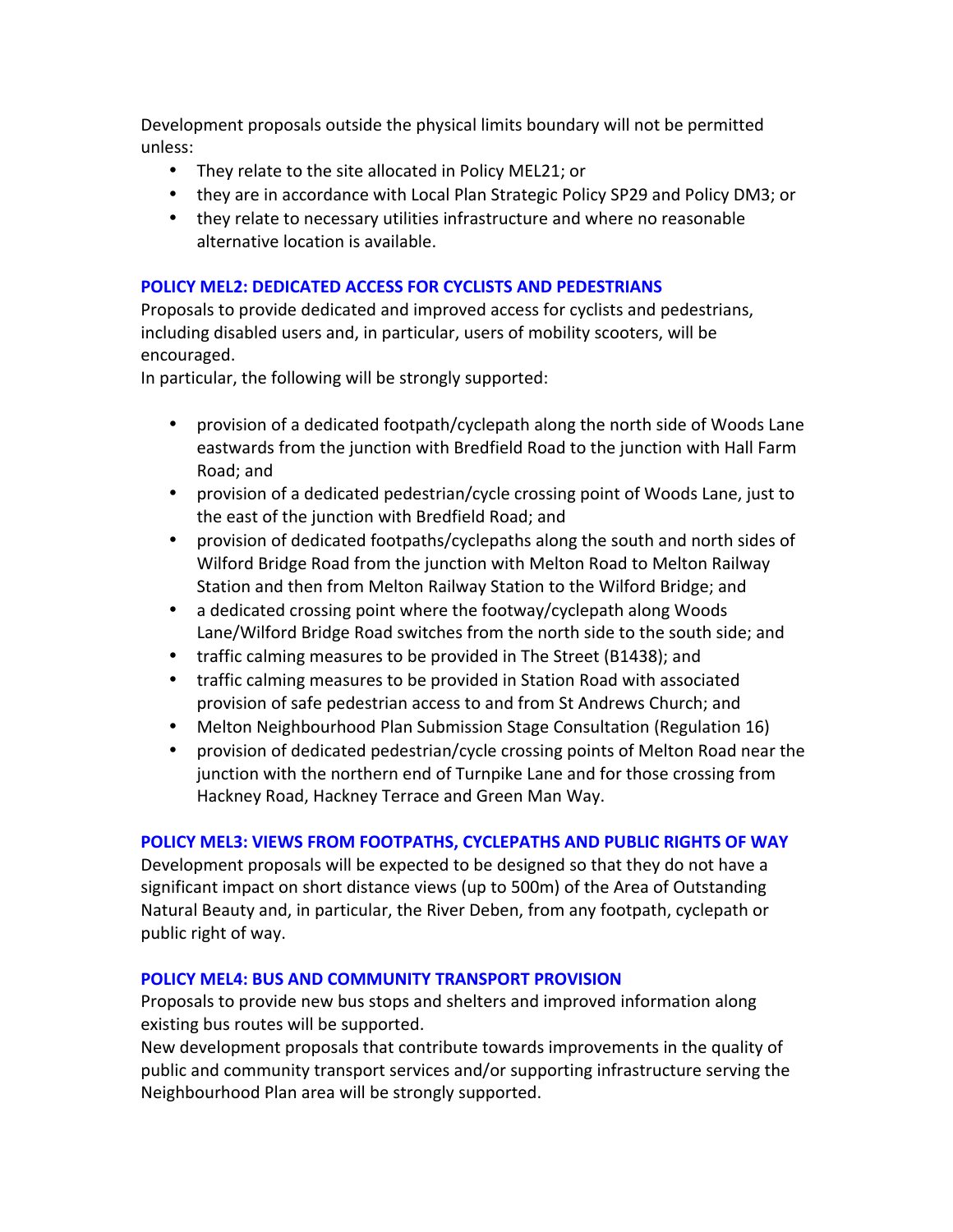## **POLICY MEL5: MELTON RAILWAY STATION**

Proposals to provide new bicycle racks and provision for cyclists at Melton Railway Station will be strongly supported.

#### **POLICY MEL6: PARKING STANDARDS**

For new residential developments (Use Class C3), the following minimum parking standards shall apply for the provision of off-road parking:

- 1-bed house/flat 1 off-road car parking space
- 2-bed house/flat 2 off-road car parking spaces
- 3-bed house/flat 2 off-road car parking spaces
- 4-bed house/flat 3 off-road car parking spaces
- $\bullet$  5+ bed house/flat 4 off-road car parking spaces

Development that results in the loss of existing off- or on-street parking will generally be refused. The loss of any such spaces will only be permitted if at least the same number of parking spaces can be re-provided in the immediate proximity of where the spaces would be lost.

The provision of unallocated/visitor parking spaces and cycle parking spaces will be in addition to this and are expected to follow the Suffolk Advisory Parking Guidance. All other types of development are expected to follow the Suffolk Advisory Parking Guidance.

## **POLICY MEL7: LAND OPPOSITE McCOLLS CONVENIENCE STORE, THE STREET**

Proposals for the provision of parking spaces and associated seating and landscaping on land opposite McColls convenience store, The Street, will be strongly supported.

#### **POLICY MEL8: COMMUNITY FACILITIES**

1. Proposals that would result in the loss of existing community facilities will not be supported unless appropriate re-provision is made. Such re-provision will be required to demonstrate that the replacement facility is:

a. At least of an equivalent scale to the existing facility; and

b. is in a generally accessible location to the community of Melton within the Neighbourhood Plan area; and

- c. is made available before the closure of the existing facility; and
- d. is of a quality fit for modern use.

2. The requirements above also apply small scale retail facilities (A-Class) which are commercially run unless it can be demonstrated that the unit is no longer viable. To demonstrate this, applicants are required to market the property for at least 12 months through a sustained marketing campaign.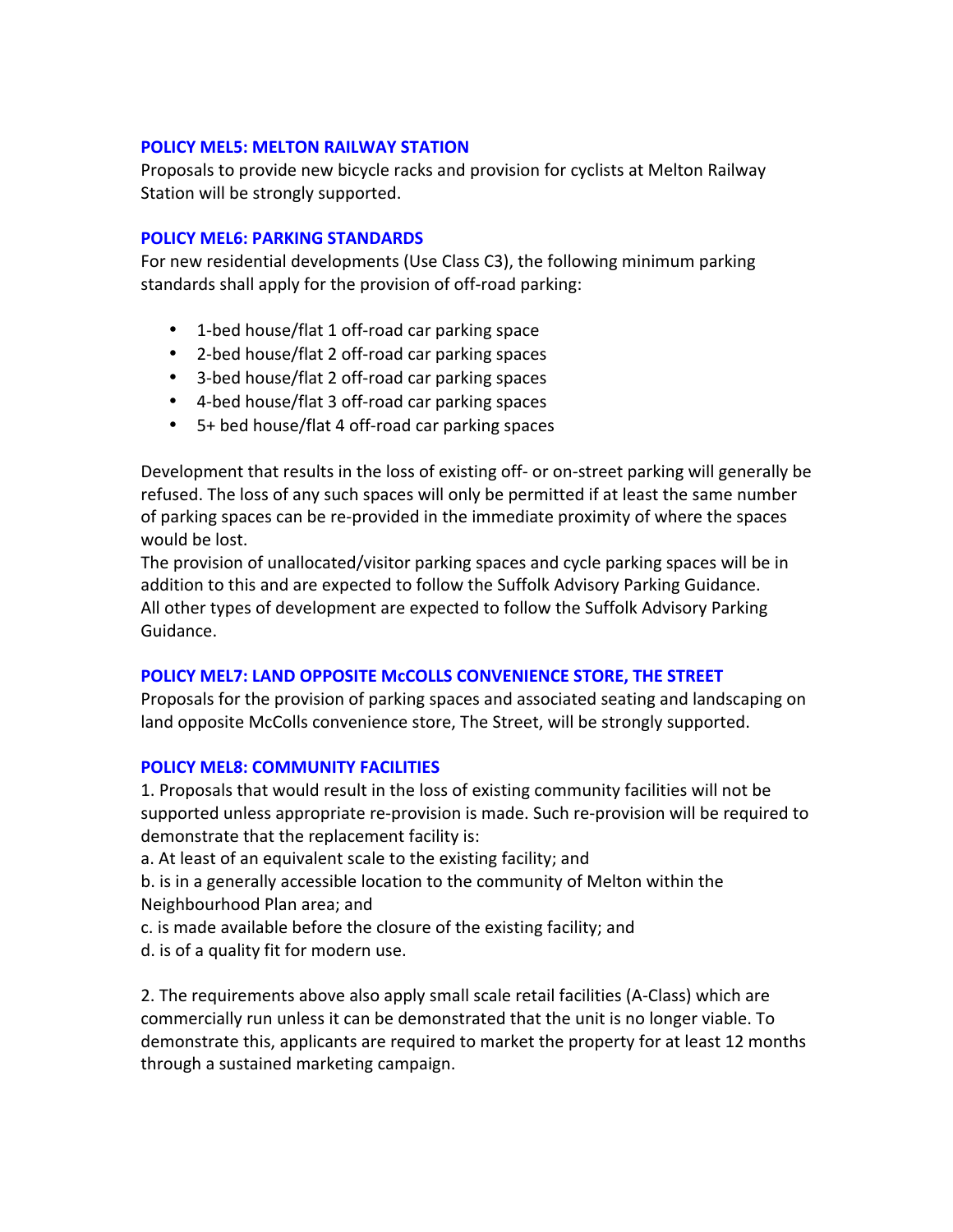3. Proposals for new and/or improved community facilities will be supported subject to the following criteria:

a. the proposal would not have significant harmful impacts on the amenities of surrounding residents and other activities; and

b. the proposal would not have significant harmful impacts on the surrounding local environment; and

c. the proposal would not have unacceptable impacts on the local road network; and

d. the proposal would provide appropriate car parking facilities; and

e. the proposal is located within or immediately adjacent to the physical limits boundaries as defined in Policy MEL1

## **POLICY MEL9: PROVISION OF COMMUNITY FACILITIES AT THE PLAYING FIELDS, MELTON ROAD**

The provision of the following community facilities at the playing fields, Melton Road, will be strongly supported:

Removal of the existing pavilion and development of a new village hall, incorporating:

- $\bullet$  a main hall.
- three meeting rooms,
- an ancillary office, kitchen and WCs
- an ancillary café,
- changing room facilities
- appropriate levels of on-site parking provision
- the retention, where possible, of protected trees

Outdoor gym equipment suitable for the needs of people of all ages

## **POLICY MEL10: PROVISION OF ALLOTMENTS, COMMUNITY ORCHARD AND A COMMUNITY FARM/EDUCATIONAL FACILITY**

The provision of the following community facilities will be strongly supported:

- Further allotment space
- A community orchard
- A new location for 'Pitstop' and its expansion to include a community farm, preferably as part of the land off Wilford Bridge Road (Policy MEL21)

## **POLICY MEL11: SPECIAL LANDSCAPE AREAS**

The valleys and tributaries of the River Deben, as show on the Proposals Map, are designated as a Special Landscape Area. Development will not be permitted in these areas where it would have a material adverse impact on the qualities of the landscape that make it special. Where development is considered acceptable landscape improvements should be included as an integral part of the development proposal.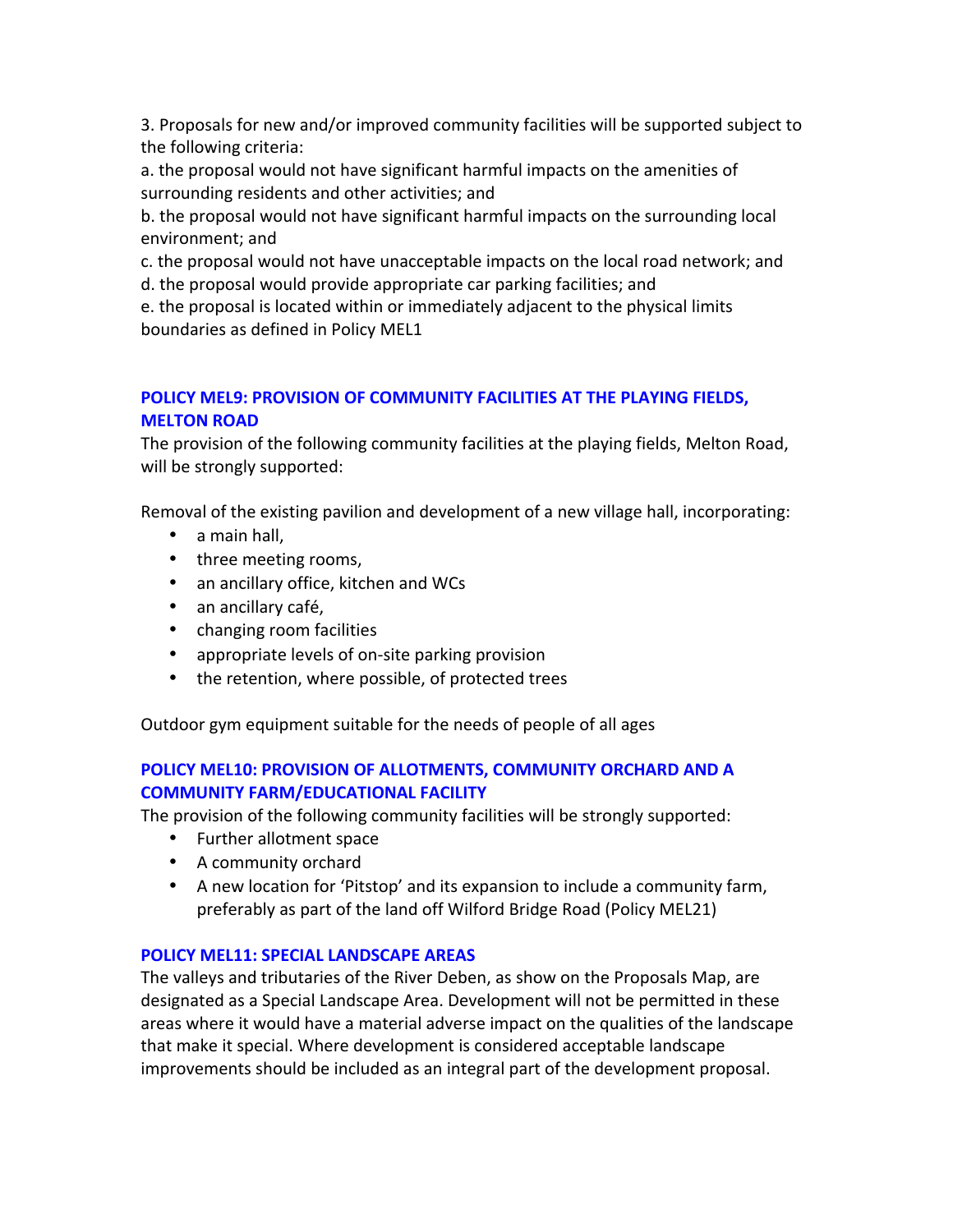## **POLICY MEL12: PROTECTION AND MAINTENANCE OF LOCAL GREEN SPACES**

The following areas shown on the Proposals Map are designated as a Local Green Spaces: 

- Playing Fields on Melton Road
- Hall Farm play area
- St Andrew's play area
- Hospital Grove woodland

Proposals for built development on these Local Green Spaces will not be permitted unless: 

- the proposal is of a limited nature and it can be clearly demonstrated that it is required to enhance the role and function of an identified Local Green Space; or
- the proposal would result in the development of local community infrastructure as required by Policy MEL9.

## **POLICY MEL13: PROTECTION OF TREES AND RURAL CHARACTER**

The area bounded by Woods Lane, Melton Road, Pytches Road and Bredfield Road, as shown on the Proposals Map, retains its rural and wooded character, and separates Melton Village from Woodbridge. Within this area there are parts where no further development will be permitted because of:

- their important contribution to the setting of Woodbridge and Melton, particularly from distant views;
- the need to preserve their natural features;
- their wildlife importance;
- their importance as settings for listed buildings;
- their rural character;
- the need to prevent the coalescence of Woodbridge and Melton Village;
- the need to preserve that part of the area within the designated Conservation Area.

Proposals for development must ensure that the design, density, scale and layout of any new development will not prejudice the protection of important trees and open spaces, and they will require additional tree planting and other landscaping where appropriate.

#### **POLICY MEL14: RETENTION OF RIVERSIDE QUALITIES**

There will be a presumption against further expansion of riverside development into the areas shown on the Proposals Map.

#### **POLICY MEL15: RESIDENTIAL BOATS**

Planning permission for the mooring of additional residential boats on the section of the River Deben between Wilford Bridge and the boundary of the Neighbourhood Plan area in the direction of Sun Wharf at Woodbridge will not be granted, and where planning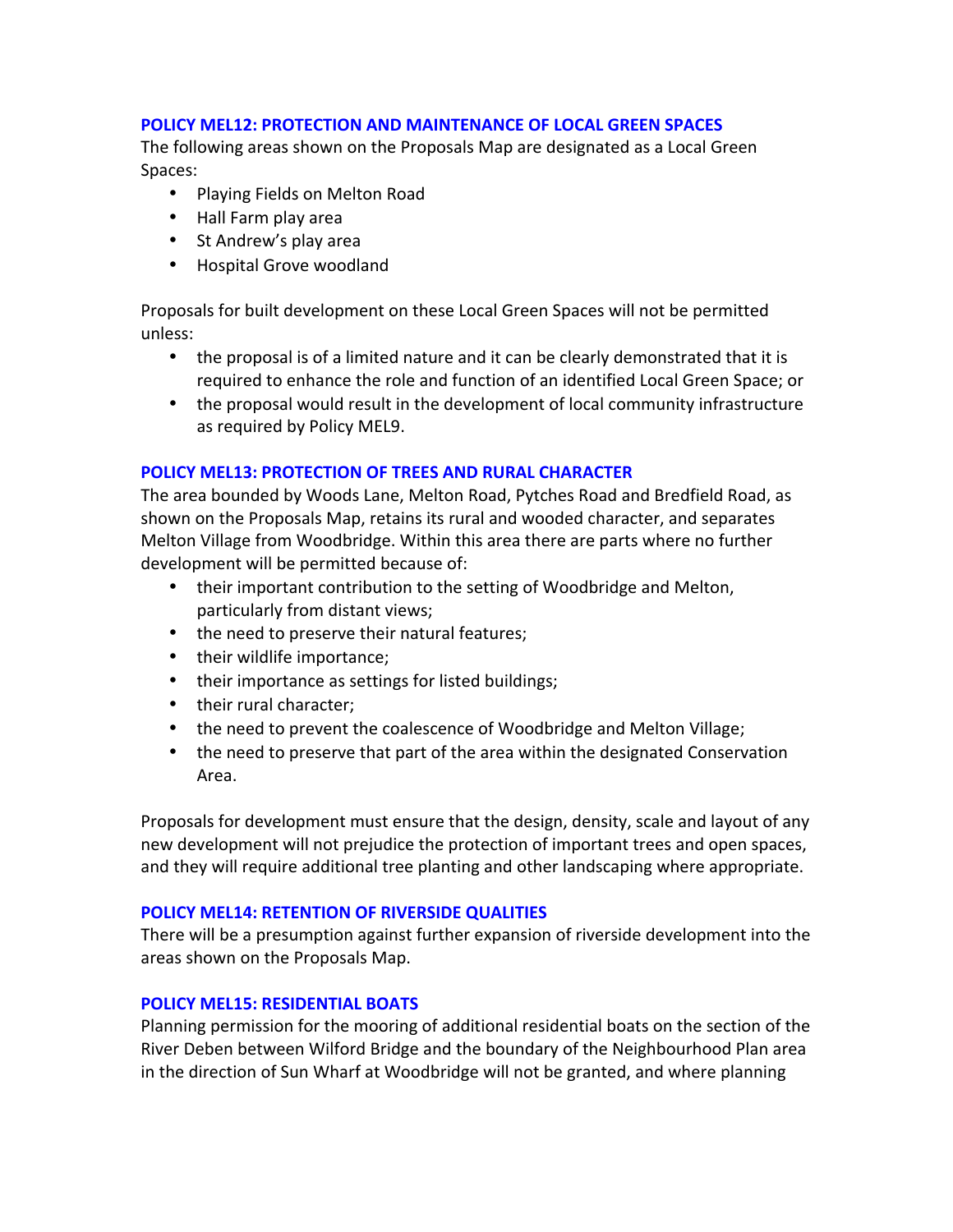permission falls to be considered for existing ones it will not be granted where it would result in, or perpetuate, serious visual intrusion.

## **POLICY MEL16: MELTON CONSERVATION AREA**

To protect the character of the Conservation Areas, as shown on the Proposals Map, and to ensure that new buildings, alterations or other development preserve or enhance them, the District Council will, in the control of development within, or affecting, each Conservation Area, pay special attention to the following matters:

(i) the building materials used, to ensure that they are consistent with the general character of the area;

(ii) the form, scale, design and detailing of new buildings, alterations to existing buildings, and the space around buildings (including landscape schemes, roads and fencing), which should be in harmony with, and relate satisfactorily to, their surroundings; 

(iii) other development, including street furniture, road, footpath and other surfaces, lighting and advertisement displays, should be in keeping with the Conservation Area; wherever practicable, electricity, telephone and other cable systems should be placed underground, or in suitably concealed locations;

(iv) natural features, including trees, should be preserved wherever possible; schemes of landscaping and tree planting will normally be required;

(v) Supplementary Planning Guidance;

(vi) the traffic implications arising from the proposed development.

#### **POLICY MEL17: AREAS TO BE PROTECTED FROM DEVELOPMENT**

Development will not normally be permitted where it would materially detract from the character and appearance of:

- those areas identified on the Proposals Map to be protected from development, or further development; and
- other sites, gaps, gardens and spaces which make an important contribution in their undeveloped form to a Town or Village, its setting, character, or the surrounding landscape or townscape.

Outside of the physical limits boundaries of Towns and Villages, the area is defined as Countryside.

#### **POLICY MEL18: CHARACTER AREAS**

All development shall protect the amenity of neighbours, and reflect the scale, mass, height and form of neighbouring properties. Development proposals must demonstrate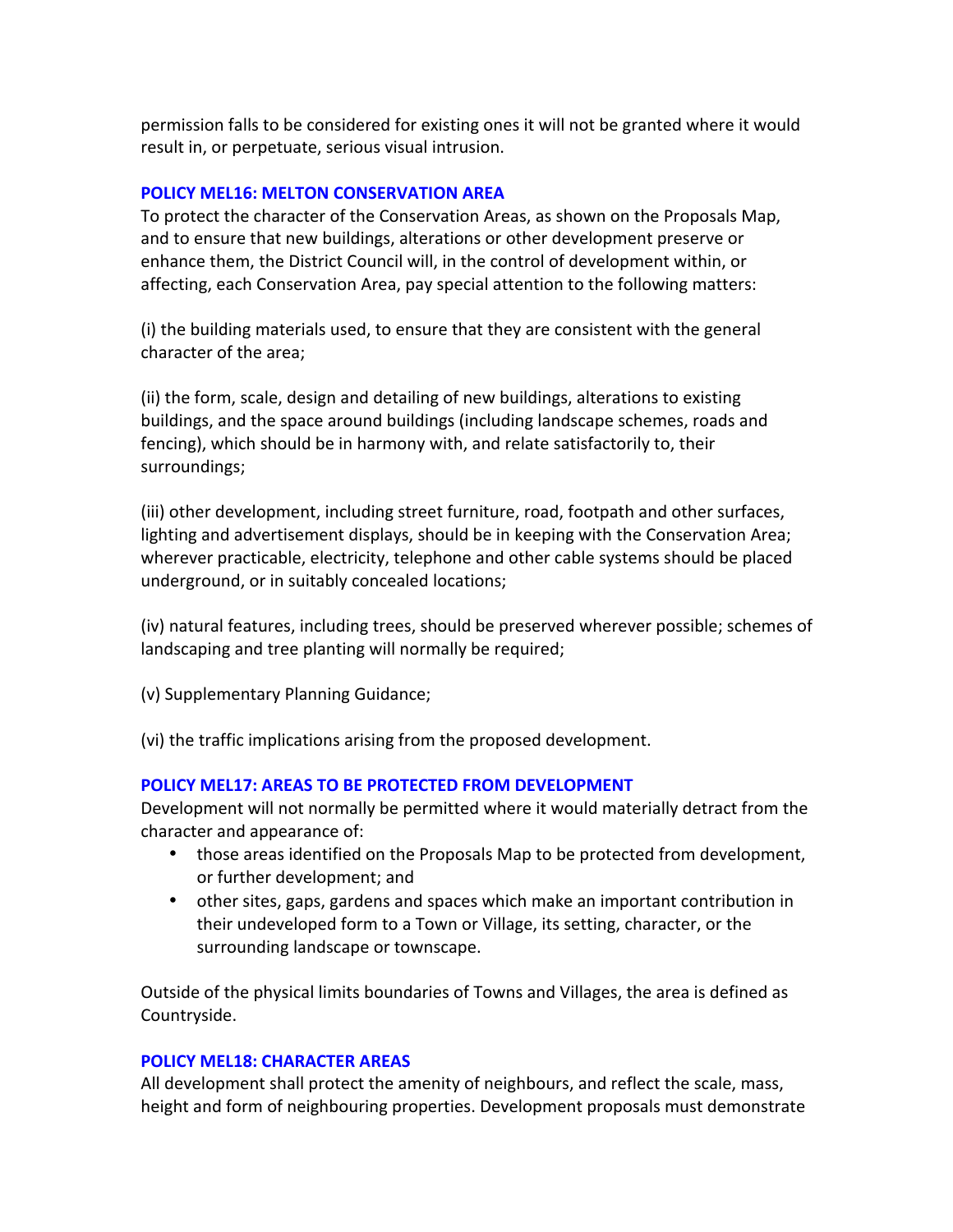how they contribute positively to the features of the respective character areas, as described in the Melton Character Area Assessment. In particular, development proposals shall:

- retain historic buildings that contribute to the distinctive character and historic and architectural interest of the village; and
- ensure that they do not lead to over-development of a site; and
- avoid the appearance of cramming; and
- have a similar form of development to properties in the immediate surrounding area; (this is particularly the case for applications for two or more dwellings on a site currently or previously occupied by a single property); and
- ensure that new buildings do not adversely affect neighbouring properties by seriously reducing the amount of daylight available through windows or by obstructing the path of direct sunlight or window; and
- ensure that it does not unacceptably reduce the level of existing private amenity space provision for existing residential properties; and
- provide appropriate parking and access arrangements, both for the new development and existing properties where they would be affected; and
- reflect the prevailing boundary treatments.

#### **POLICY MEL19: GENERAL EMPLOYMENT AREAS**

Unless otherwise stated in other policies of this Neighbourhood Plan or the Suffolk Coastal Local Plan, on the Industrial Estates identified as General Employment Areas and shown on the Proposals Map, planning permission will normally be granted for Classes B1, B2 and B8 development.

#### **POLICY MEL20: DEBEN MILL**

Land to the north of the Deben Mill, as shown on the Proposals Map, is suitable for development for employment (B1) use only.

A high standard of design, materials and landscaping will be required. The north-eastern part of the site, currently grassland, shall be used as an amenity/water-storage area and remain free of structures. The only exceptions would be part use for open space or parking, but not open storage.

#### **POLICY MEL21: LAND OFF WILFORD BRIDGE ROAD**

Planning permission will be granted for a development on 9.4 hectares of land off Wilford Bridge Road, subject to the following criteria:

- the provision of at least  $9,000$ m $\bullet$  of serviced B1 floorspace; and
- ancillary retail to support the B-class commercial development; and
- the provision of approximately 55 dwellings which provides a mix of dwelling sizes (market and affordable) that meets the needs of Local Plan Policy SP3; and
- affordable housing which meets the requirements of Local Plan Policy DM2; and
- community uses, including a public green space for community use, a lake,